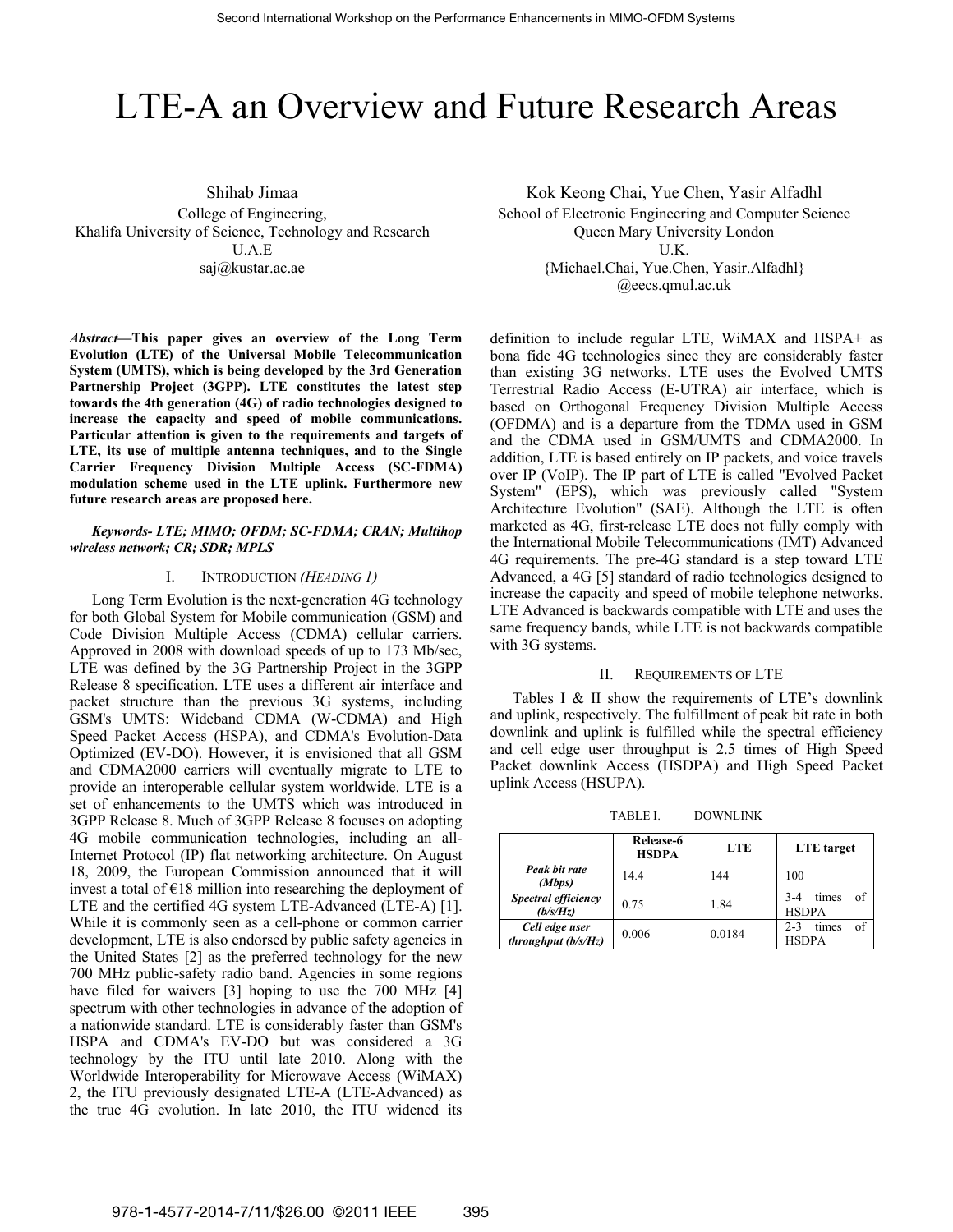|                                         | Release-6<br><b>HSUPA</b> | <b>LTE</b> | LTE target                             |
|-----------------------------------------|---------------------------|------------|----------------------------------------|
| Peak bit rate<br>(Mbps)                 | 5.7                       | 57         | 50                                     |
| Spectral efficiency<br>(b/s/Hz)         | 0.26                      | 0.67       | of<br>$2 - 3$<br>times<br><b>HSUPA</b> |
| Cell edge user<br>throughput $(b/s/Hz)$ | 0.006                     | 0.015      | of<br>$2 - 3$<br>times<br><b>HSUPA</b> |

TABLE II. UPLINK

The target of 3GPP LTE-A is to reach and surpass the ITU requirements. LTE-A should be compatible with first release LTE equipment, and should share frequency bands with first release LTE. In the feasibility study for LTE-A, 3GPP determined that LTE-A would meet the ITU-R requirements for 4G. The results of the study are published in 3GPP Technical Report (TR) 36.912 [6].

One of the important LTE-A benefits is the ability to take advantage of advanced topology networks; optimized heterogeneous networks with a mix of macros with low power nodes such as picocells, femtocells and new relay nodes. The next significant performance leap in wireless networks will come from making the most of topology, and brings the network closer to the user by adding many of these low power nodes — LTE-A further improves the capacity and coverage, and ensures user fairness. LTE-A also introduces multicarrier to be able to use ultra wide bandwidth, up to 100MHz of spectrum supporting very high data rates.

Further to the above, other LTE requirements and targets are listed below:

- Bandwidth: Scalable bandwidth of 1.25, 2.5, 5, 10, 15, and 20 MHz shall be supported.
- Interworking: Interworking with existing UTRAN/ GSM Enhanced Data rates for Global Evolution Radio Access Network (GERAN) systems and non-3GPP system shall be ensured. Interruption time for handover between Evolved UMTS Terrestrial Radio Access Network (E-UTRAN) and UTRAN/GERAN shall be less than 300ms for RT services, and less than 500ms for NRT services.
- Multimedia Broadcast Multicast Services (MBMS): MBMS shall be further enhanced and is then referred to as Evolved-MBMS (e-MBMS).
- Cost: Reduced Capital Expenditure (CAPEX) and Operational Expenditure (OPEX) including backhaul shall be achieved. Cost effective migration from release 6 UTRA radio interface and architecture shall be possible. All the interfaces specified shall be open for multi-vendor equipment interoperability.
- Mobility: Optimized for low mobile speed  $(0\sim15 \text{km/h})$ . Higher mobile speeds shall be supported (including high speed train)
- Spectrum allocation: Operation in paired Frequency Division Duplexing (FDD) and unpaired spectrum Time Division Duplexing (TDD) is possible.
- Co-existence: Co-existence in the same geographical area and co-location with GERAN/UTRAN shall be ensured.
- Quality of Service (QoS): End-to-end QoS shall be supported.
- Network synchronization: Time synchronization of different network sites shall not be mandated.

## TIME LINE FOR LTE DEVELOPMENT

Current view for commercial launch around 2012 is shown in Fig, 1 where marketing and economic requirements drive commercial launch.

It seems that for some time several generations will co-exist and also the older technologies will eventually make room for superior ones to take over. The data traffic and data revenue is mainly generated in hotspots and in-building. LTE could start in hotspots, high traffic zones and enterprise / residential Femto followed by nationwide coverage at later stage.



Figure 1. Marketing and economic requirements [7]

#### IV. MULTIPLE ACCESS TECHNOLOGY IN LTE

Downlink and uplink transmission in LTE are based on the use of multiple access technologies: specifically, orthogonal frequency division multiple access (OFDMA) for the downlink, and single-carrier frequency division multiple access (SC-FDMA) for the uplink. The downlink is considered first.

#### *A. Downlink*

OFDMA is a variant of orthogonal frequency division multiplexing (OFDM), a digital multi-carrier modulation scheme that is widely used in wireless systems but relatively new to cellular. Rather than transmitting a high-rate stream of data with a single carrier, OFDM makes use of a large number of closely spaced orthogonal subcarriers that are transmitted in parallel. Each subcarrier is modulated with a conventional modulation scheme (such as Quadrature phase-shift keying (QPSK), 16-Quadrature amplitude modulation (QAM), or 64- QAM) at a low symbol rate. The combination of hundreds or thousands of subcarriers enables data rates similar to conventional single-carrier modulation schemes in the same bandwidth. Although OFDM has been used for many years in communication systems, its use in mobile devices is more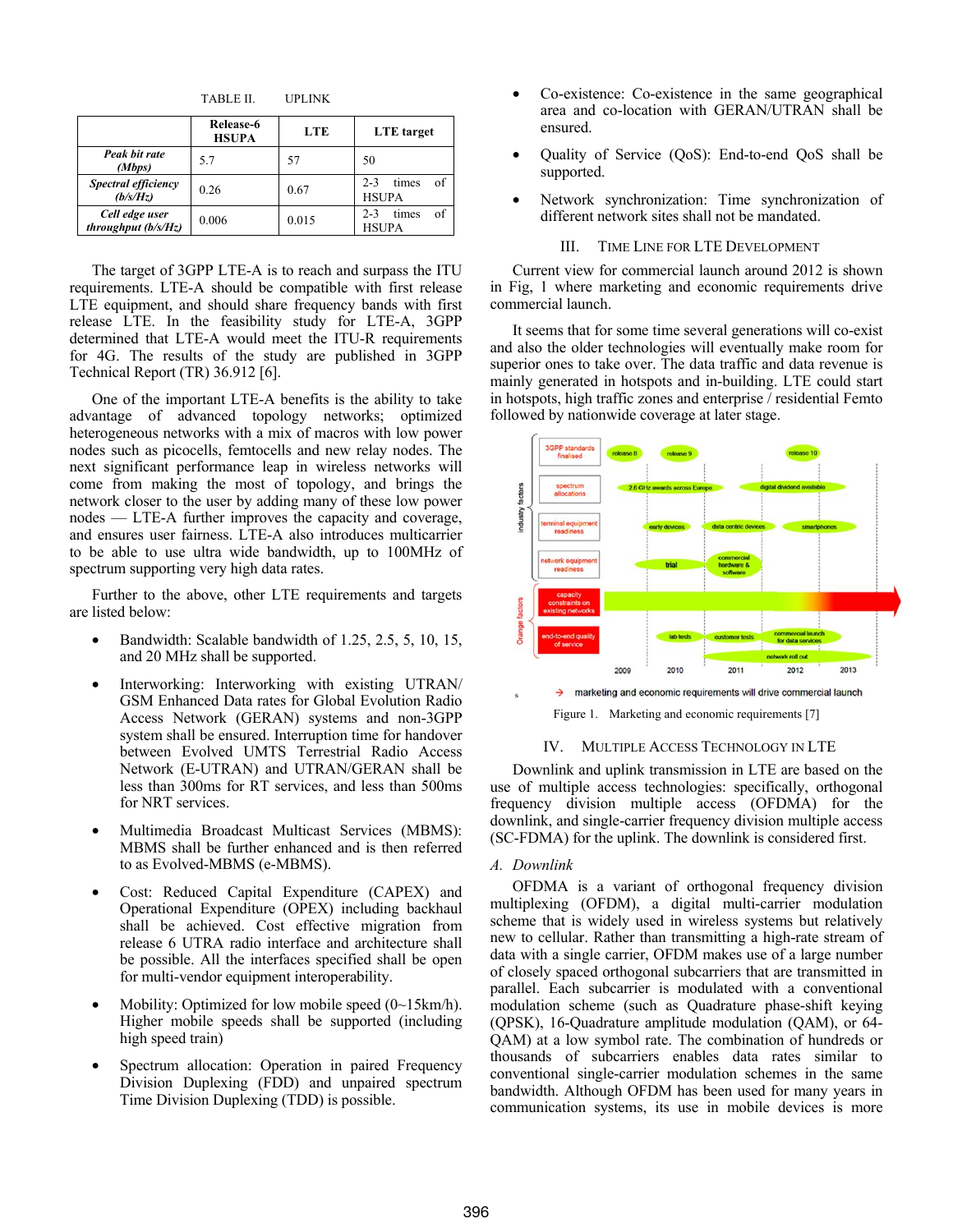recent. The European Telecommunications Standards Institute (ETSI) first looked at OFDM for GSM back in the late 1980s; however, the processing power required to perform the many fast Fourier transform (FFT) operations at the heart of OFDM was at that time too expensive and demanding for a mobile application. In 1998, 3GPP seriously considered OFDM for UMTS, but again chose an alternative technology based on CDMA. Today the cost of digital signal processing has been greatly reduced and OFDM is now considered a commercially viable method of wireless transmission for the handset.

When compared to the CDMA technology upon which UMTS is based, OFDM offers a number of distinct advantages:

- OFDM can easily be scaled up to wide channels that are more resistant to fading.
- OFDM channel equalizers are much simpler to implement than are CDMA equalizers, as the OFDM signal is represented in the frequency domain rather than the time domain.
- OFDM can be made completely resistant to multi-path delay spread. This is possible because the long symbols used for OFDM can be separated by a guard interval known as the cyclic prefix (CP). The CP is a copy of the end of a symbol inserted at the beginning. By sampling the received signal at the optimum time, the receiver can remove the time domain interference between adjacent symbols caused by multi-path delay spread in the radio channel.
- OFDM is better suited to MIMO. The frequency domain representation of the signal enables easy precoding to match the signal to the frequency and phase characteristics of the multi-path radio channel.

However, OFDM does have some disadvantages. The subcarriers are closely spaced making OFDM sensitive to frequency errors and phase noise. For the same reason, OFDM is also sensitive to Doppler shift, which causes interference between the subcarriers. Pure OFDM also creates high peak-toaverage signals, and that is why a modification of the technology called SC-FDMA is used in the uplink.

## *B. Uplink*

The high peak-to-average ratio (PAR) associated with OFDM led 3GPP to look for a different transmission scheme for the LTE uplink. SC-FDMA was chosen because it combines the low PAR techniques of single-carrier transmission systems, such as GSM and CDMA, with the multi-path resistance and flexible frequency allocation of OFDMA. A brief description of SC-FDMA is as follows: data symbols in the time domain are converted to the frequency domain using a discrete Fourier transform (DFT); then in the frequency domain they are mapped to the desired location in the overall channel bandwidth before being converted back to the time domain using an inverse FFT (IFFT). Finally, the CP is inserted. Because SC-FDMA uses this technique, it is sometimes called discrete Fourier transform spread OFDM or (DFT-SOFDM).

#### V. MULTIPLE INPUT MULTIPLE OUTPUT

Central to LTE is the concept of multiple antenna techniques—often loosely referred to as MIMO—which take advantage of spatial diversity in the radio channel. Multiple antenna techniques are of three main types: diversity, MIMO, and beam forming. These techniques are used to improve signal robustness and to increase system capacity and singleuser data rates. Each technique has its own performance benefits and costs. MIMO requires two or more transmitters and two or more receivers. For a system to be described as MIMO, it must have at least as many receivers as there are transmit-streams. The number of transmit streams should not be confused with the number of transmit antennas. The theoretical gains from MIMO are function of the number of transmit and receive antennas, the radio propagation conditions, the ability of the transmitter to adapt to the changing conditions, and the signal to noise ratio (SNR). The ideal case is one in which the paths in the radio channel are completely uncorrelated, almost as if separate, physically cabled connections with no crosstalk existed between the transmitters and receivers. Such conditions are almost impossible to achieve in free space, and with the potential for so many variables, it is neither helpful nor possible to quote MIMO gains without stating the conditions. The upper limit of MIMO gain in ideal conditions is more easily defined, and for a 2x2 system with two simultaneous data streams a doubling of capacity and data rate is possible.

## VI. FUTURE RESEARCH AREAS

In this section we identify few examples of future research areas: Cloud Radio Access Network, Multihop Wireless Networks, and Resilience and reliability of LTE with MPLS.

## *A. Cloud Radio Access Network*

From a service provider's point of view, LTE can be deployed within a wide selection of spectrum ranges, which makes it attractive in a way that it reduces the need to buy new spectrum bands for coping additional data traffic. In this context, if it is possible for additional data to be carried without increasing the spectrum licensing fees, this approach is efficient in terms of utilizing the ether and also provides financial savings. Sophisticated modulation (e.g. 128-QAM) and Turbo coding can be used to achieve this, where service providers only need to upgrade the software infrastructure of the software defined radio (SDR) for LTE. This process makes it more spectrally efficient than the other technologies.

From the network architecture point of view, recent years have shown increasing research interest in Cloud Radio Access Network (CRAN) [8-10]. Such approach changes the traditional cellular access network's architecture by taking advantage of cloud computing, SDR and advance antenna techniques. Some base station functionalities could be virtualized and pulled back to the 'cloud' where resources can be shared as a pool. Remote radio units which are decoupled from the base station can be distributed geographically to provide the required coverage.

CRAN is envisaged to have capability to reduce the RAN upgrading cost for network operators which leads to reduction on CAPEX and OPEX. It can also enhance the performance of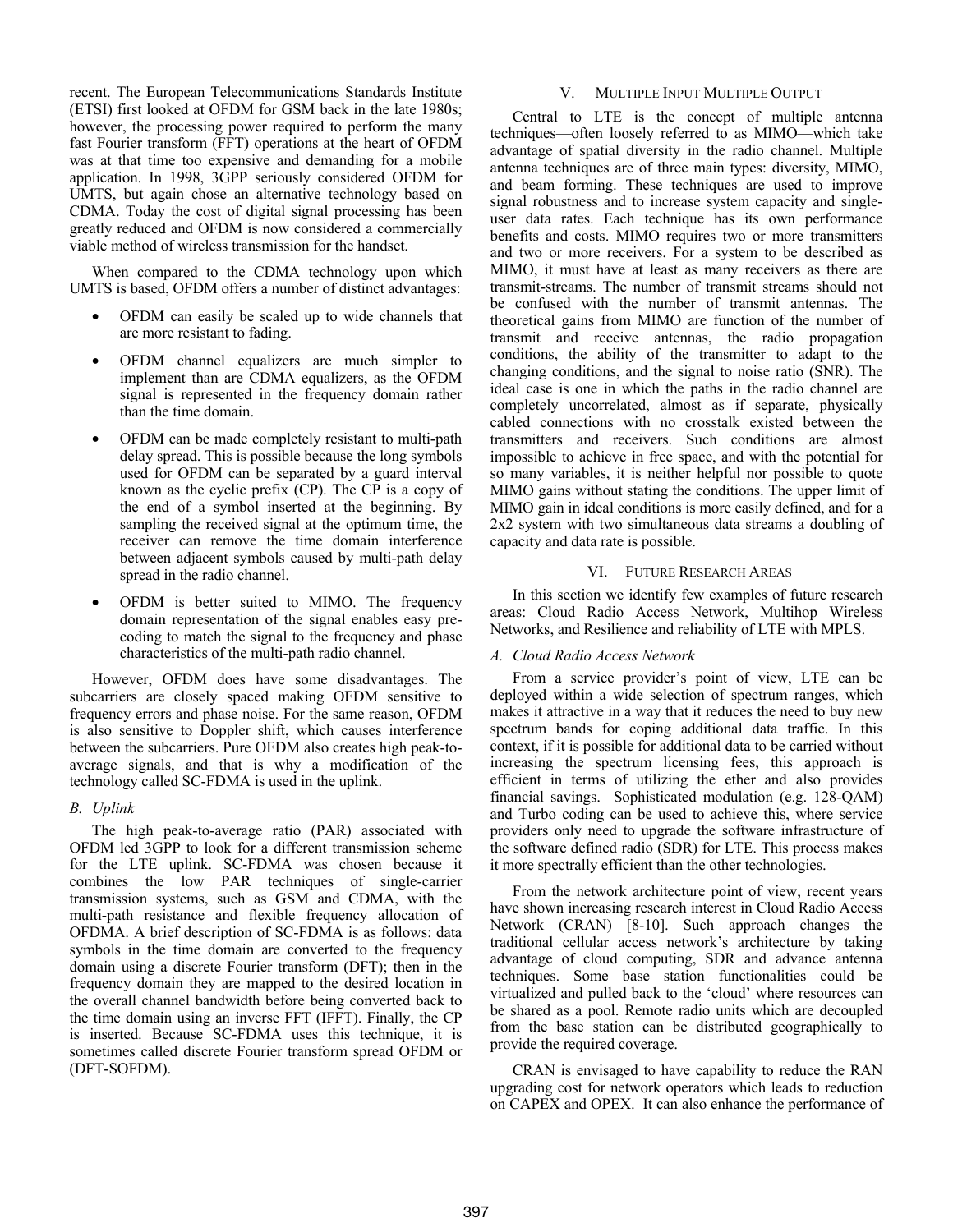MIMO and Cooperative Multipoint (CoMP) by improved BS cooperation via centralized processing. The centralized and virtualized resource pool supports multi standards and allows radio resource being shared by different radio access technologies (RATs) to improve the overall spectrum efficiency and flexibility [10-12]. CRAN is also regarded as one of the key technologies supporting energy efficiency strategies.

The challenges of the CRAN architecture lie in several areas, such as high computational requirements for the base station virtualization, I/O throughput and the timing and synchronization etc. In order to maximize the benefits of CRAN, these challenges will need to be addressed.

#### *B. Multihop Wireless Networks*

The conventional infrastructure cellular networks (e.g. LTE or LTE-A) are expected to their capacity limits especially when all mobile services including voice will be migrated to packet based. The concept of decentralization multihop networks can be deployed to reduce the dependence on fixed infrastructures and increase the overall spectral efficiency and capacity. The aim of this decentralized multihop approach is to move some services of the handsets' or nodes' communications towards a distributed peer-to-peer [12-14].

The heterogeneous wireless multihop network is envisaged to have handsets as intelligent intermediate nodes that capable to self-organize and cognitive radio (CR). The CR is used in conjunction with SDR with intelligent environment-aware algorithms to improve the spectrum utilization, communication efficiency and system capacity. It can also perform wiser autonomous decision making for radio resource allocation [12,14]. This means there are possibilities to cooperate between different intelligent relays with other wireless frequency and reuse the relay slots from different wireless technologies, i.e. nodes can transmit to different mobiles at the same time using different frequency relay slots. Reusing other relay slots would significantly increase the overall system throughput.

The MIMO multihop communication technique has also become vast interest for decentralized heterogeneous wireless network in the recent years, in the case of single antennas then cooperative MIMO is used. The cooperative MIMO is particularly suitable for the mobile nodes with single antenna in the distributed clustered system where the nearby mobiles can cooperate and form virtual antenna arrays [14,15]. By combing the CR and clustering concepts, the MIMO multihop communication can certainly improve the reliability, throughput and coverage; however it is difficult to retrieve accurate information about neighboring nodes and also difficult to identify the most suitable nodes to communicate with particular nodes or cluster heads.

The decentralization multihop approaches opens new challenges in several areas, including seamless cooperation between heterogeneous nodes and base stations, CR based routing strategies, localization, clustering, interference management, synchronization and self-organizing in MIMO.

## *C. Resilience and reliability of LTE with MPLS*

The core of LTE networks will integrate with different wireless access technologies and consolidate different radio

technologies to provide higher bandwidth utilization with improved QoS and flexible use of frequency bands. However, the QoS requirements of mobile services are likely to increase in time, and the need for resilient and reliable services is hence becoming eminent.

In LTE, there are currently few active research areas where Multi-Protocol Label Switching (MPLS) is applied at the IP level to improve the performance of the shared transport channels and to reduce the operating costs and the resource availability [16-17].

Recent studies have tackled the network capacity and optimization of data-transfer speed by applying protocols such as MPLS on the IP levels and on the backhaul part of networks to enhance the network performance [18-19]. More studies are needed to look further into issues related to the LTE network resilient and reliability of infrastructure especially during increased demand, catastrophic network failures, or during natural disasters.

#### VII. CONCLUSION

In this paper an overview of the LTE and LTE-A is provided. The overview focused on the LTE requirements and targets, time line for the LTE deployment, multiple access technology in LTE, MIMO, and the proposed research areas. The paper also discusses few potential new research areas covering cloud radio access network, Multihop wireless networks, and Resilience and reliability of LTE with MPLS.

#### **REFERENCES**

- [1] H. Ekström, A. Furuskär, J. Karlsson, M. Meyer, S. Parkvall, J. Torsner, and M. Wahlqvist, "Technical Solutions for the 3G Long-Term Evolution," IEEE Commun. Mag., vol. 44, no. 3, March 2006, pp. 38–45
- [2] 3rd Generation Partnership Project (3GPP); Technical Specification Group Radio Access Network; Physical Layer Aspects for Evolved UTRA, http://www.3gpp.org/ftp/Specs/html-info/25814.htm
- [3] M. Danish Nisar, Hans Nottensteiner, and Thomas Hindelang, "On Performance Limits of DFT-Spread OFDM Systems", in Sixteenth IST Mobile Summit, July 2007 in Budapest, Hungary.
- [4] B.E. Priyanto, H. Codina, S. Rene, T.B. Sorensen, P. Mogensen, "Initial Performance Evaluation of DFT-Spread OFDM Based SC-FDMA for UTRA LTE Uplink", IEEE Vehicular Technology Conference (VTC) 2007 Spring, Dublin, Ireland, Apr. 2007
- [5] Hyung G. Myung, Junsung Lim, and David J. Goodman, "Single Carrier FDMA for Uplink Wireless Transmission", IEEE Vehicular Technology Magazine, vol. 1, no. 3, Sep. 2006, pp. 30–38
- [6] Parkvall, Erik Dahlman, Anders Furuskär et al; Ericsson, Robert Syputa, Maravedis;"ITU global standard for IMT-Advanced; LTE Advanced – Evolving LTE" Vehicular Technology Conference, 2008. VTC 2008- Fall. IEEE 68th 21-24 Sept. 2008 Page(s):1 - 5.
- [7] Arief Gunawan, "LTE Technology, Challenge, and Business", Technical Seminar, Sharjah, 18 January, 2010
- [8] Huawei, "Cloud RAN A Key Enabling Technology for NG-RAN", China Mobile Lab, April 2010
- [9] H Harada, "Wireless Cloud Computing and Cognitive Wireless Cloud", The 3rd EU-Japan Symposium on the "Future Internet", Oct. 2010
- [10] Y Lin, L Shao, Z Zhu, Q Wang, R K Sabhikhi, "Wireless network cloud: Architecture and system requirements", IBM Journal of Research and Development, January-February 2010
- [11] H Harada, "Cognitive Wireless Cloud: A Network Concept to Handle Heterogeneous and Spectrum Sharing Type Radio Access Networks" IEEE International Symposium on Personal, Indoor and Mobile Radio Communications, Sept 2010